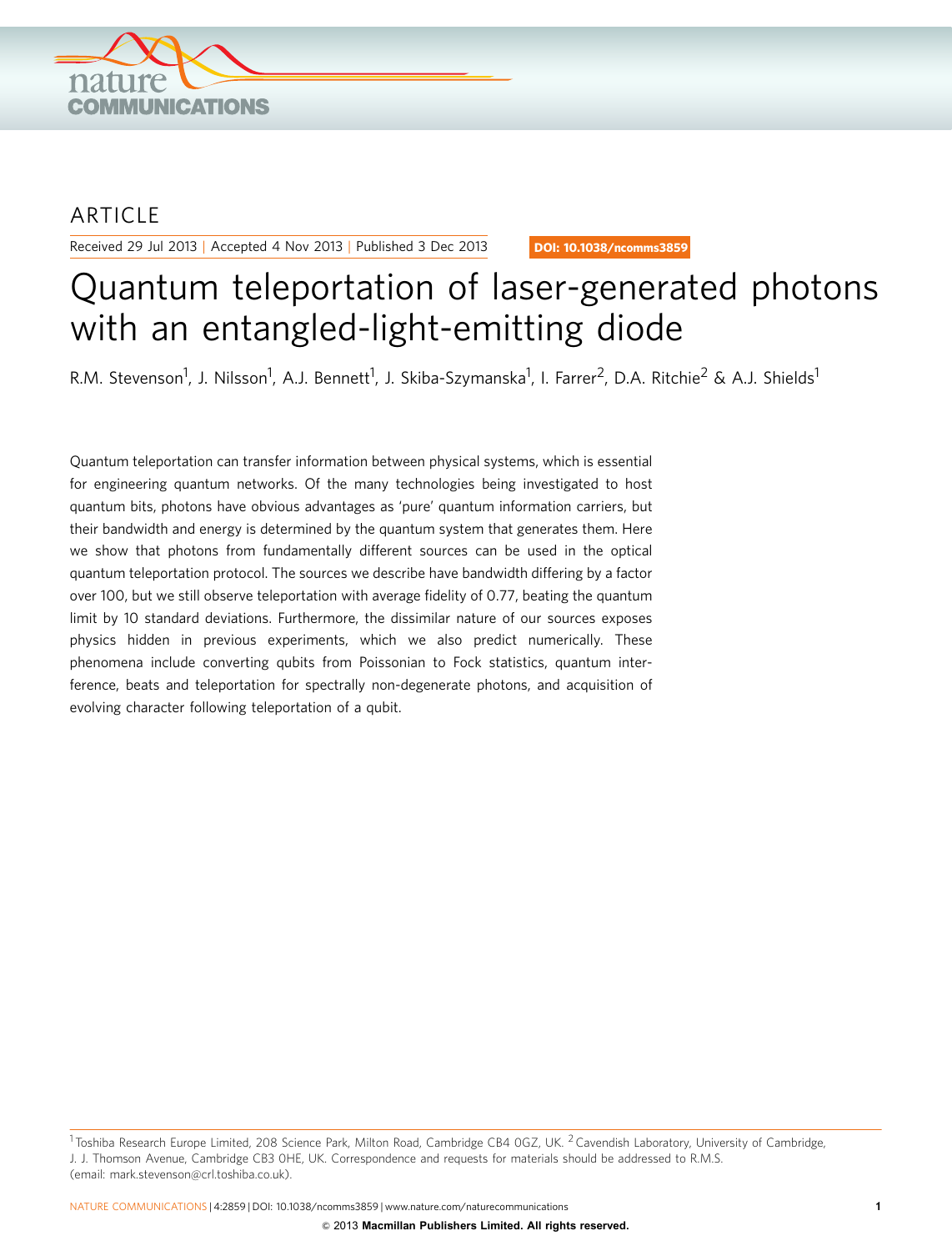<span id="page-1-0"></span>**Quantum computer nodes may be based on systems such as linear optics**<sup>1,2</sup>, ions<sup>3,4</sup> nitrogen-vacancy centres in diamond<sup>[5,6](#page-5-0)</sup>, semiconductor quantum dots<sup>[7,8](#page-5-0)</sup> or spins in site of the system of these platforms with optic as linear optics<sup>[1,2](#page-5-0)</sup>, ions<sup>[3,4](#page-5-0)</sup> nitrogen-vacancy centres in silicon<sup>9</sup>. Interfacing any of these platforms with optical networks will require quantum teleportation protocols $^{10}$  $^{10}$  $^{10}$  mediated by light, to transfer the information<sup>11,12</sup>. However, every demonstration so far of teleportation using linear optics use the same  $13,14$  or identical<sup>[15,16](#page-5-0)</sup> sources for the input and entangled photons, often accompanied by a fourth heralding photon $15$ .

Linear optics quantum teleportation requires HOM-type (Hong-Ou-Mandel-type) interference<sup>[17,18](#page-5-0)</sup> between the input qubit and one ancilla photon from an entangled photon pair[10,13.](#page-5-0) In a HOM interferometer, two-photon interference on a beam splitter results in bosonic coalescence of pairs of indistinguishable photons in the same output arm. This effect is commonly observed as a reduction of photon pairs in opposite output arms, and requires a balanced beam splitter for maximum visibility. Alternatively, two-photon interference may be observed as an increase of photon pairs in the same output arm, which has maximum visibility for any beam-splitter ratio.

In our experiments, input photons are generated by a laser, and teleported using dissimilar, polarization-entangled photon pairs electrically generated by an entangled-light-emitting diode (ELED)<sup>19</sup>. This is a significant leap towards practical applications, such as extending the range of existing quantum key distribution systems using quantum relays<sup>[20](#page-5-0)</sup> and repeaters<sup>21</sup>, which usually use weak coherent laser pulses for quantum information transport. Furthermore, though in principle a 50:50 beam splitter may be used to interfere input and entangled photons, we use a 95:5 unbalanced beam splitter, which allows efficient use of the photons produced by the quantum dot emitter.

Results

Quantum interference with an unbalanced beam splitter. Interactions between dissimilar photons mediated by our unusual beam splitter are probed using the set-up illustrated schematically

in Fig. 1a, implemented using single mode fibre components and single-photon counting detectors. Biexciton (XX) photons generated by the quantum dot within the ELED are fed into input port  $a_1$  of the unbalanced beam splitter, which couples with 95% efficiency to output mode  $a_3$ , and the continuous wave laser is fed to input port  $a_2$  with coupling 5% to port  $a_3$ . Using a balanced beam splitter at port  $a_3$ , we measure second-order correlations for co-polarized (interfering) and cross-polarized (non-interfering) inputs.

The measured second-order correlation functions  $g_{\parallel}^{(2)}(\tau_1)$  for interfering photons are shown in Fig. 1b for increasing detuning between laser and biexciton photons  $\Delta E$ . For zero detuning (bottom correlation), we also show the second-order correlations  $g^{(2)}_{\perp}(\tau_1)$  for non-interfering, orthogonally polarized photons, which shows a clear dip originating from the sub-Poissonian photon stream, in contrast to the clear peak in the co-polarized correlation. This peak originates from direct observation of the 'bunching' behaviour due to bosonic coalescence in  $a_3$ , in contrast to previous experiments that usually observe an absence of coincidences in opposite output ports  $a_3$  and  $a_4$  ([refs 17,18,22\)](#page-5-0).

As we increase the detuning quantum beats with increasing frequency appear in the correlations. To the best of our knowledge, this is the first observation of beats of this kind for a quantum dot emitter. In Fig. 1b, one can see that the energy detuning narrows the central peak in  $g_{\parallel}^{(2)}(\tau_1)$ , reducing the magnitude of the observed bunching as the beat period approaches the detector time resolution ( $\sim 80 \text{ ps}$ ). Figure 1c summarizes this effect in terms of observed and simulated peak summarizes this effect in terms of observed and simulated peak<br>interference visibility  $V = \left(g_{\parallel}^{(2)}(0) - g_{\perp}^{(2)}(0)\right)/g_{\perp}^{(2)}(0)$ . The interference is surprisingly robust, with appreciable visibility after  $15 \mu$ eV, and beats still visible at 40  $\mu$ eV, several times larger than the biexciton linewidth of  $2\hbar/\tau_c \sim 8 \,\mu\text{eV}$ .

The presence of high-visibility interference despite detuning and decoherence of the biexciton photons, can be attributed to the time delay measurement in our experiments, which temporally post-selects photons emitted coincidentally acting as a quantum eraser. Provided the temporal resolution is less than



Figure 1 | Two-photon interference on an unbalanced beam splitter. (a) Schematic drawing of set-up implemented in fibre optics. Modes  $a_1-a_3$ couple with 95% efficiency,  $a_2-a_3$  with 5%. Arrows indicate polarization of sources for interfering measurements. Non-interfering measurements are achieved by rotating the laser polarization by 90°. A spectrometer in mode  $a_4$  is used for monitoring purposes and controlling the source detunings. (b) Second-order correlation functions as a function of laser-biexciton photon detuning  $\Delta E$ , exhibiting interference and quantum beats. Correlations with  $\Delta E > 0$  have been offset for clarity. For  $\Delta E = 0$  both interfering (red) and non-interfering (black) correlations are shown. Grey dashed line shows the predicted position of one quantum beat period. (c) Post-selected two-photon interference visibility as a function of detuning. Red dashed curve shows simulated visibility. Error bars indicate 1 s.d.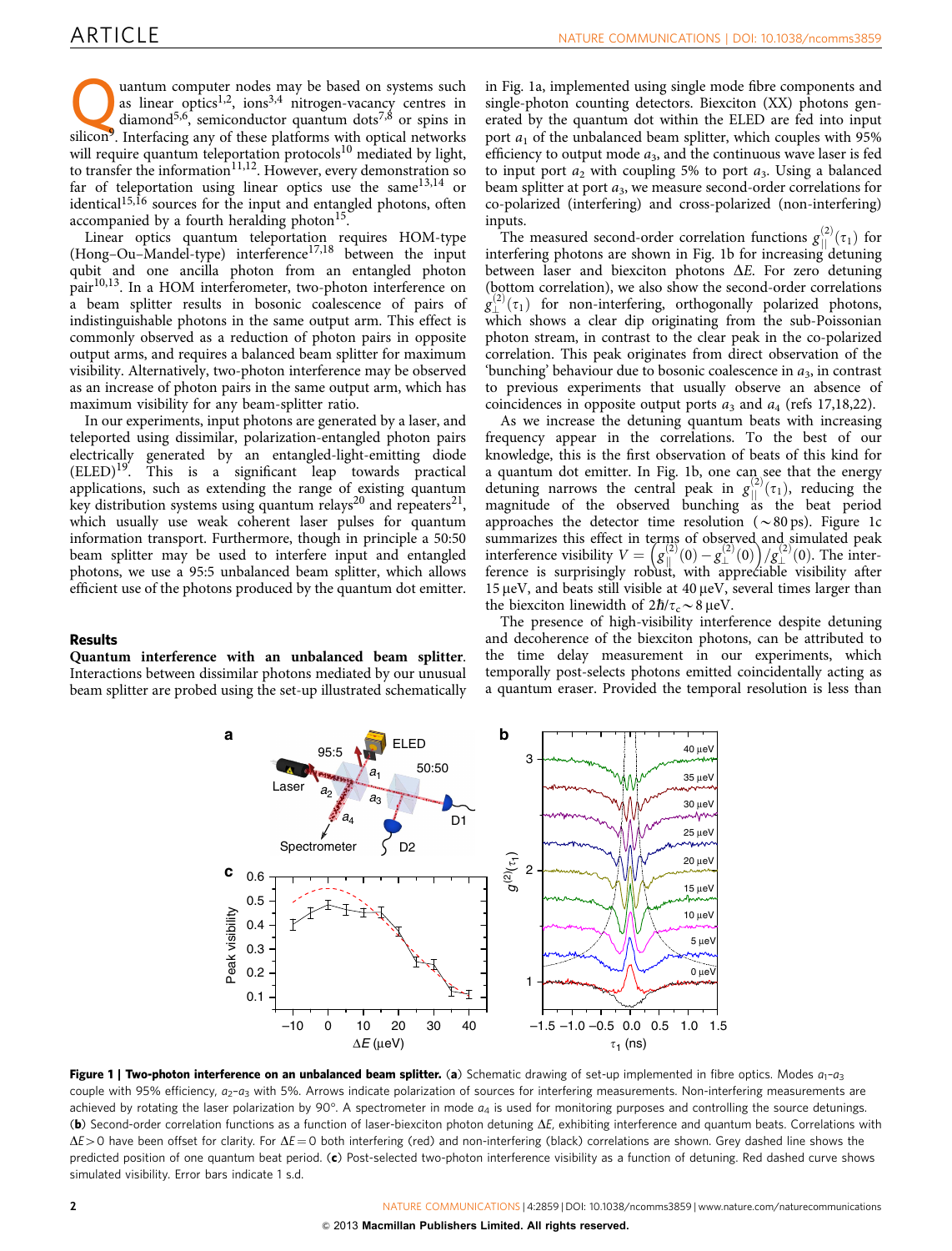<span id="page-2-0"></span>the photon coherence time and quantum beat period, strong interference can be detected, robust against detuning. For the experiments described below, we estimate the efficiency of the temporal post-selection to be  $\sim 6\%$  (see Methods).

Quantum teleportation. To implement quantum teleportation, we use the set-up shown schematically in Fig. 2a; on the input the ELED is no longer polarized, and the exciton photon (X) originating from the quantum dot within the ELED is now sent to a receiving node (Bob) equipped with a polarizing beam splitter (PBS) and single-photon counting detectors. On the output of the 95:5 splitter, the 50:50 beam splitter is replaced with a PBS, calibrated to measure in the rectilinear basis of the quantum dot exciton  $(X)$  eigenstates  $H-V$ . The 95:5 splitter, the PBS and the detectors D1 and D2 now constitute a Bell-state measurement apparatus, which we will simply refer to as Alice from now on. A coincident detection by Alice ( $\tau_1 = 0$ ) marks a successful Bellstate measurement which projects the biexciton and laser photons at the input of the 95:5 splitter onto the Bell state at the input of the 95:5 spitter onto the Bell state<br> $|\Psi^+\rangle = (|HV\rangle + |VH\rangle)/\sqrt{2}$ , and signals the successful teleportation of the laser input polarization state onto Bob's exciton photon (up to a trivial unitary transformation). The time  $\tau_2$  of Bob's detection events is measured relative to the triggering of detector D1, and we record third-order correlation functions $^{23}$  $^{23}$  $^{23}$ .

We simulate teleportation for different laser intensities and detunings (see Methods for details) using a model that takes the finite photon interference, the quantum dot exciton fine-structure and Poissonian statistics of the laser into account. The results, shown in Fig. 2b, suggests that to achieve  $\langle 1\% \rangle$  reduction of teleportation fidelity of a superposition input state such of teleportation fidelity of a superposition input state such as  $|D\rangle = (|H\rangle + |V\rangle)/\sqrt{2}$ , the energy detuning needs to be  $\leq 10$  µeV. We select the experimental laser intensity  $\alpha^2$  relative to the fixed quantum dot intensity  $\eta$  (measured at D1 and D2) such that  $\eta/\alpha^2 = 2$ , and predicted fidelity is close to maximum.

We test the quantum teleportation protocol for six input laser polarization states symmetrically distributed over the Poincaré sphere in three polarization bases; the rectilinear basis H/V coinciding with Alice's logical measurement basis, the diagonal coinciding with Alice's logical measurement basis, the diagonal basis spanned by  $|D/A\rangle = 1/\sqrt{2}(|H\rangle \pm |V\rangle)$  and the circular basis spanned by  $|D/A\rangle = 1/\sqrt{2}(|H\rangle \pm |V\rangle)$ . For each input state, we basis  $|R/L\rangle = 1/\sqrt{2}(|H\rangle \pm i|V\rangle)$ . For each input state, we measure the teleportation fidelity onto the expected output state by aligning Bob to the corresponding basis. For our choice of input states, the highest possible average output fidelity is 2/3 using the best possible classical teleporter $2<sup>3</sup>$ . For coincident detection by Alice and Bob ( $\tau_1 = \tau_2 = 0$ ), we achieve 0.767  $\pm$  0.012



Figure 2 | Quantum teleportation of photons from a laser using an ELED. (a) Schematic of experimental set-up. Input laser photons interfere with biexciton (XX) photons from an ELED using an unbalanced 95:5 beam splitter. Horizontal (H) and vertical (V) polarized are measured with a PBS and detectors D1 and D2. Teleported exciton (X) photons are measured with another PBS and detectors D3 and D4 (see Methods). (b) Influence of quantum dot to laser intensity ratio  $\eta/\alpha^2$  and detuning  $\Delta E$  on output fidelity for a superposition input state. (c) Surface plot showing average teleportation fidelity over six input states. Projections on sidewalls show cuts through experimentally measured 2D fidelity map for  $\tau_1 = 0$  and  $\tau_2 = 0$  (black dots), along with simulated fidelity (red curve). (d) Experimental (red) and simulated (blue) output fidelity for the six input states. (e) Photon statistics of the input (red) and output beams (black) of the teleporter. All error bars indicate 1 s.d.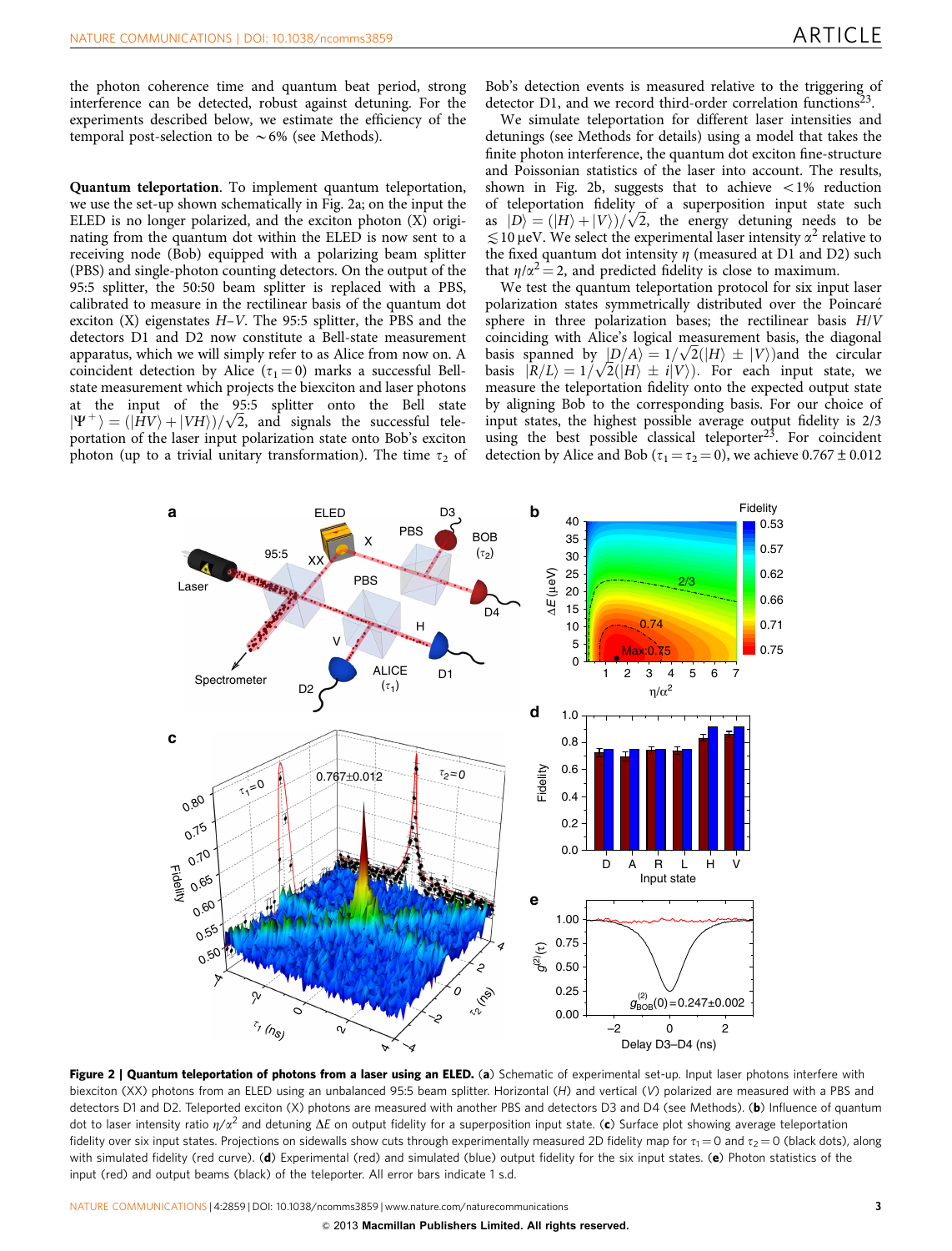<span id="page-3-0"></span>as shown in [Fig. 2c](#page-2-0), clearly beating the classical limit and proving that quantum teleportation is taking place. Also shown are cuts through the average teleportation fidelity map at  $\tau_1 = 0$  and  $\tau_2 = 0$ , together with a comparison with the model showing good agreement. At  $\tau_1 = 0$  along Bob's time axis  $\tau_2$ , the peak width is limited by the biexciton–exciton polarization correlations, and for  $\tau_2 = 0$  along Alice's time axis  $\tau_1$  the peak is limited by the biexciton coherence time  $\tau_c$ .

[Figure 2d](#page-2-0) shows the simulated and experimentally measured teleportation fidelities for individual laser polarization settings. The logical states show the highest fidelity as expected  $(f_{H\to V} = 0.835 \pm 0.026$  and  $f_{V\to H} = 0.861 \pm 0.024$ , as these do not require two-photon interference, and require only classically correlated photon pairs. The four superposition states, which rely on both successful interference and entanglement, have similar output fidelities  $(f_{D\to D} = 0.725 \pm 0.032, f_{A\to A} = 0.698 \pm 0.033,$  $f_{R \to L} = 0.744 \pm 0.028$  and  $f_{L \to R} = 0.741 \pm 0.031$ ). The slightly higher fidelity in the circular basis compared with the diagonal is consistent with polarization correlations observed for this type of quantum dot, which can be attributed to nuclear polarization fluctuations in the quantum dot<sup>[19,24](#page-5-0)</sup>.

During the teleportation experiment, we simultaneously perform a Hanbury Brown Twiss measurement to determine the second-order correlation function of the exciton photons going down the optical fibre to Bob. We find a characteristic dip with minimum  $g_{X-X}^{(2)}(0) \sim 0.257 \pm 0.001$ , which confirms that the set-up erases the Poissonian statistical nature of the input laser field, thus eliminating errors if used in a quantum optics circuit.

To explore the physics of the teleportation process, we perform single-qubit tomography<sup>25</sup> of the output photon density matrix corresponding to input state  $R$  by measuring the output teleportation fidelity in the three bases H/V, D/A and R/L. For a perfect quantum teleportation, one would expect input R to yield output L with unit fidelity and fidelity 0.5 in the other bases. At  $\tau_1 = \tau_2 = 0$ , we measure fidelities  $f_{R \to L} = 0.713 \pm 0.031$ ,  $f_{R\to D} = 0.646 \pm 0.034$  and  $f_{R\to H} = 0.550 \pm 0.033$  from which we construct the real and imaginary parts of the output state density matrix shown in Fig. 3a,b. Of these states, the maximum fidelity is found for the expected output state L, and it is the same as in [Fig. 2d](#page-2-0) within the accuracy of the experiment, but the measurements also reveal a relatively strong D component which results in the non-zero off-diagonal imaginary components in Fig. 3b.

Figure 3c shows the largest eigenvalue  $\lambda_1$  of the density matrix as a function of Bob's detection time  $\tau_2$ , with a peak value of  $0.763 \pm 0.030$ . This exceeds the output fidelity to L, and confirms that Bob's measurement was not optimally aligned to the output state. As  $\tau_2$  increases, the exciton photon detected by Bob is no longer from the same radiative cascade as the biexciton photon detected by Alice, and  $\lambda_1$  approaches 1/2 when the output becomes completely mixed. Experimentally, we can follow the evolution of the output state eigenvector  $|v_1\rangle$  up to  $\tau_2 \sim 1$  ns after which the uncertainty becomes too large. Figure 3d depicts the overlap of this pure state with the desired state L and the orthogonal counterpart R, showing a clear evolution of the output from L towards R. The numerical model, in contrast to the experiment, is noise-free and a pure fraction (albeit still



Figure 3 | Evolution of teleported states. Density matrix of photon received by Bob when teleporting R-polarized laser photons, showing real (a) and imaginary (b) parts, respectively. Experimental data, thick red bars; simulated data, thin blue bars. (c) Maximum eigenvalue of the density matrix as a function of Bob's detection time. Error bars are 1 s.d. (d) Measured overlap between the optimal output state  $|v_1\rangle$  with the desired output state L (black squares) and orthogonal state R (red triangles), respectively, showing time evolution with period determined by the exciton FSS ~ 2 µeV. Black and red curves show corresponding calculated behaviour.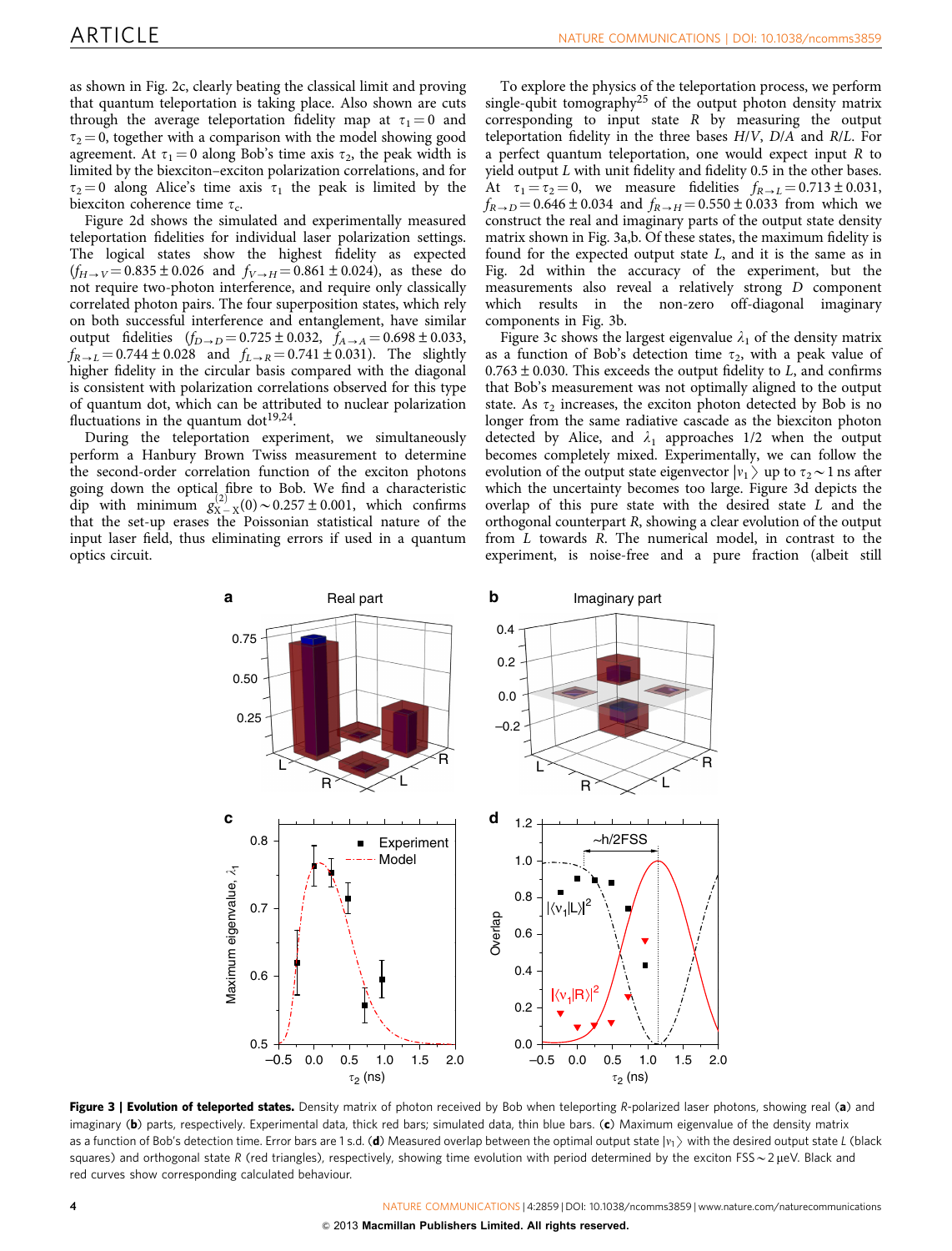asymptotically vanishing for large  $\tau_2$ ) can always be separated, and as shown in [Fig. 3d](#page-3-0), the predicted output state evolution is well-described by the fine-structure splitting (FSS) ( $\sim$ 2  $\mu$ eV) of the exciton state, and agrees qualitatively well with the experimental observations. Note that measurements and calculations for  $\tau_2$ <0 are not well defined due to the suppression of exciton photon emission preceding that of a biexciton photon, and behaviour is heavily influenced by detector jitter and photon pairs emitted with small positive  $\tau_{2}$ .

### Discussion

We have performed quantum teleportation of input states encoded on photons from a coherent light source, to a stream of photons from a sub-Poissonian semiconductor emitter. With further improvements of the device design, such as placing the emitter in an optical nanocavity<sup>[26,27](#page-5-0)</sup>, the teleportation method presented here could find application in, for example, the realization of quantum relays and repeaters for dissimilar light sources. The protocol used here, with a strongly unbalanced beam splitter, could also provide a useful interface to remotely initialize quantum information processors using abundant laser-generated photons over long distances, and conserving more exotic sub-Poissonian light fields in the local quantum circuit. Other interesting applications could be to secure quantum key distribution networks, usually implemented using weak lasers, from Trojan horse attacks $^{28}$  $^{28}$  $^{28}$ .

### **Methods**

Entangled-light-emitting diode. The entangled light source incorporates InAs/ GaAs quantum dots in a p-i-n diode structure, with a weak optical cavity<sup>[19](#page-5-0)</sup>. The device is operated at  $\sim$  15 K in with d.c. driving current 90 nA $\mu$ m  $^{-2}$ . The dot has small exciton FSS of  $2.0 \pm 0.2 \mu\text{eV}$ , and biexciton photon coherence time  $\tau_c$  of  $161 \pm 4$  ps, measured with a Michelson interferometer. The exciton and biexciton emission wavelengths were 889.6 and 888.4 nm, respectively. The quantum interference, six-state teleportation and single-qubit teleportation tomography results are from three independent experiments.

Fibre-based optical circuits. The optical circuits schematically described in [Figs 1a and 2a](#page-1-0) were all implemented in single-mode fibre using unbalanced (95:5) and balanced (50:50) beam splitters, PBS and polarization controllers. A tuneable spectral filter picks out the exciton and biexciton photons without narrowing the transition linewidths. Polarizations in the fibre system were aligned to an external calibration laser beam coupled into the fibre system at the same point as the ELED emission.

For two-photon interference ([Fig. 1a\)](#page-1-0) and for the Bell measurement apparatus [\(Fig. 2a](#page-2-0)) superconducting single-photon counting detectors D1 and D2 were employed. In teleportation experiments, Bob was in possession of avalanche photodiodes D3 and D4. All times were measured in relation to a triggering detection event on D1. The experimentally determined pair-wise detector resolutions were; D1-D2: 80 ps, D1-D3: 340 ps, D1-D4: 360 ps. Port  $a_4$  of the 95:5 beam splitter [\(Figs 1a and 2a\)](#page-1-0) was used to monitor the laser and the biexciton spectral detuning using a grating spectrometer and charge-coupled device camera. Through computer control of the external cavity of the tuneable diode laser, we were able to select a desired detuning and maintain with an estimated accuracy of  $\sim$  5 µeV.

PBS and electrical polarization controllers at the sources (not shown) allow us to periodically alternate between measuring co-polarized (interfering) and crosspolarized (non-interfering) photons throughout the two-photon interference experiments. Similarly, in teleportation measurements the polarization state of the input laser photons was periodically switched between orthogonal states (D–A,  $H-V$  and  $R-L$ ).

**Temporal post-selection.** Temporal selectivity was defined by time bins of 48 ps in  $\tau_1$  and 240 ps in  $\tau_2$ . Increasing the width of these time bins results in an approximately linear increase in detected and simulated three-photon coincidence intensity, and a reduction in average teleportation fidelity. It is not straight forward to define the efficiency of post-selection, as a reference intensity is not well-defined for continuous wave excitation. We choose a reference intensity defined by the temporal width of the biexciton–exciton correlation of 240 ps in  $\tau_2$ , and the radiative lifetime of the biexciton state of 528 ps in  $\tau_1$  (rounded up to a time-bin boundary). The resulting efficiency of our detected and calculated coincidence intensity is 6.0% and 7.3%, respectively. We note that experimental quantum

teleportation with average fidelity  $>2/3$  is observed for weaker post-selection with up to 44.3% efficiency.

**Error analysis.** The main source of uncertainty is due to Poissonian counting statistics. Quoted errors on teleportation fidelities also include an uncertainty in time calibration of the photon correlation equipment  $(<1%$  on individual fidelities). Errors in [Fig. 3](#page-3-0) are estimated by propagating the counting statistics from the raw data.

Modelling unbalanced two-photon interference. The simulated two-photon interference visibilities for an unbalanced beam splitter shown in [Fig. 1c](#page-1-0) are based<br>on a well-established wavepacket analysis<sup>[29,30](#page-5-0)</sup>. By considering different cases that can lead to coincident detections at detectors  $D_1$  and  $D_2$ , we can estimate the second-order correlation function for co-polarized laser and ELED<sup>22</sup>:

$$
g_{\parallel}^{(2)}(\tau) = \frac{2\eta\alpha^2\left(1 + e^{-|\tau|/\tau_c} \cos \Delta E \tau/\hbar\right) + \eta^2 g_{\text{HBT}}^{(2)}(\tau) + \alpha^4}{\left(\eta + \alpha^2\right)^2} \tag{1}
$$

where  $\eta$  is proportional to the biexciton photon intensity and  $\alpha^2$  is proportional to the laser intensity measured at detectors  $\overline{D}1$  and  $\overline{D}2$ ,  $\tau_c$  is the coherence time of the biexciton photons and  $\Delta E$  is the biexciton to laser energy detuning.  $g_{HBT}^{(2)}(\tau)$  is the biexciton transition second-order auto-correlation function, separately measured and analytically fitted. By convolving the above expression with the instrument response for detectors D1–D2, we arrive at the simulated interference visibility presented in [Fig. 1c.](#page-1-0)

Modelling heterogeneous quantum teleportation. Detecting two photons on Alice's detectors D1 and D2, where D1 and D2 resolve orthogonal polarizations H and V in the same arm of the beam splitter, effectively projects the detected the and  $\bf{v}$  in the same arm of the beam spinter, encentry projects the detected<br>photons onto the Bell state  $|\psi_{12}^+\rangle$ , compared with  $|\psi_{12}^-\rangle$  in most quantum teleportation set-ups. Here 1 and 2 refer to the input ports of the beam splitter, as portation set-ups. Here 1 and 2 reter to the input ports of the beam spitter, a<br>labelled in [Fig. 1a,](#page-1-0) and  $|\psi_{12}^{+}\rangle = (|H_1V_2\rangle \pm |V_1H_2\rangle)/\sqrt{2}$  and  $|\phi_{12}^{+}\rangle = (|H_1H_2\rangle \pm |V_1V_2\rangle)/\sqrt{2}$  are the Bell states. Ideally,

emitted by the quantum dot would be in the Bell state emitted by the quantum dot would be in the bell state<br>  $\left| \phi_{\text{XX},X}^{\text{H}} \right\rangle = (|H_{XX}H_X\rangle + |V_{XX}V_X\rangle)/\sqrt{2}$ . With some algebra, we find that for an  $\frac{|\Psi_{XX,X'}| - |\Psi_{XX} \Psi_{X,J'}|}{|\Psi_{XX} \Psi_{XX'}|}$  is the teleported input polarization  $\alpha|H_2\rangle + \beta|H_3\rangle$ , we should find the teleported state received by Bob to be  $\alpha|V_x\rangle + \beta|H_x\rangle$ . This means the following set of state received by Bob to be  $\alpha|V_X\rangle + \beta|H_X\rangle$ . This means the following set of transformations imposed by the teleportation operation, which is consistent with the experimental results:  $H \rightarrow V$ ,  $V \rightarrow H$ ,  $D \rightarrow D$ ,  $A \rightarrow A$ ,  $R \rightarrow L$  and  $L \rightarrow R$ .

Using the same wave packet analysis as for two-photon interference as a foundation, we can calculate the probability that Bob detects a certain polarization state given a particular input laser polarization<sup>23</sup>. As an example, the three-fold coincidence probability (Alice H, V, Bob D) for input state  $|D_2\rangle$  = coincidence probability  $(|H_2\rangle + |V_2\rangle)/\sqrt{2}$  is

$$
\begin{aligned} P_{HVD}(\tau_1,\tau_2) &\propto e^{-2\gamma_x(\tau_2-\tau_1)}+e^{-2\gamma_x\tau_2}+2e^{-|\tau_1|/\tau_c-\gamma_x(\tau_2-\tau_1)-\gamma_x\tau_2}\\ &\times cos[s(\tau_2-\tau_1)/\hbar+\Delta E\tau_1/\hbar] \end{aligned}
$$

for detections by Bob at times later than both of Alice's detections ( $\tau_2$ >0 and  $\tau_2 > \tau_1$ ). Here  $\gamma_x$  is the lifetime of the exciton photon emitted after the biexciton photon. The effects of exciton FSS (s) and laser-quantum dot detuning  $\Delta E$  is apparent as oscillations in this expression, as well as the importance of the coherence properties of the biexciton photons  $(\tau_c)$ .

In principle, the model above could let us calculate the fidelity of the detected photons for an idealized source, but  $P_{HVD}(\tau_1,\tau_2)$  does not take the actual device driving conditions into account. As a full model of the quantum dot states and all associated transition rates is difficult to realize, we take a semi-empirical approach to predict the performance of our teleporter. Under d.c. excitation all photon pairs detected are not from the same radiative cascade, that is, they are not correlated, and we formulate a probability that Bob detects D (conditional on Alice detecting  $H-V$ ) taking uncorrelated emission at rate  $\Gamma$  into account:

$$
F_D(\tau_1, \tau_2) = \frac{P_{HVD}(\tau_1, \tau_2) + \Gamma/4}{(P_{HVD}(\tau_1, \tau_2) + P_{HVA}(\tau_1, \tau_2)) + \Gamma/2}
$$

Similar expressions can be formulated for the degree of polarization correlation of<br>the photon pair  $XX-X$  which allows us to extract the parameters  $\Gamma = 0.45$  ps<sup>-1</sup> the photon pair XX–X, which allows us to extract the parameters  $\Gamma = 0.45$  ns and  $\gamma_x = 2.5$  ns<sup>-1</sup> from independently measured polarization correlation measurements.

Experimentally we measure third-order correlation functions  $g_{HVA}^{(3)}(\tau_1, \tau_2)$  and  $g_{HVA}^{(3)}(\tau_1, \tau_2)$ , with Bob simultaneously recording the orthogonal polarizations D and A on his detectors, and we calculate the teleportation fidelity as

$$
f_{D\to D}(\tau_1,\tau_2)=g_{HVD}^{(3)}(\tau_1,\tau_2)/\left(g_{HVA}^{(3)}(\tau_1,\tau_2)+g_{HVD}^{(3)}(\tau_1,\tau_2)\right)
$$

To simulate the third-order correlation functions for the experimental set-up at hand, we must take all cases that can lead to triple detections into account (similar to equation 1 above):

$$
g_{HVD}^{(3)}(\tau_1, \tau_2) \propto \eta \alpha^2 \Big( g_{VX}^{(2)}(\tau_2 - \tau_1) + g_{HX}^{(2)}(\tau_2) \Big) F_D(\tau_1, \tau_2) + \eta^2 g_{QD,HVD}^{(3)}(\tau_1, \tau_2) / 2 + \alpha^4 / 4
$$
 (2)